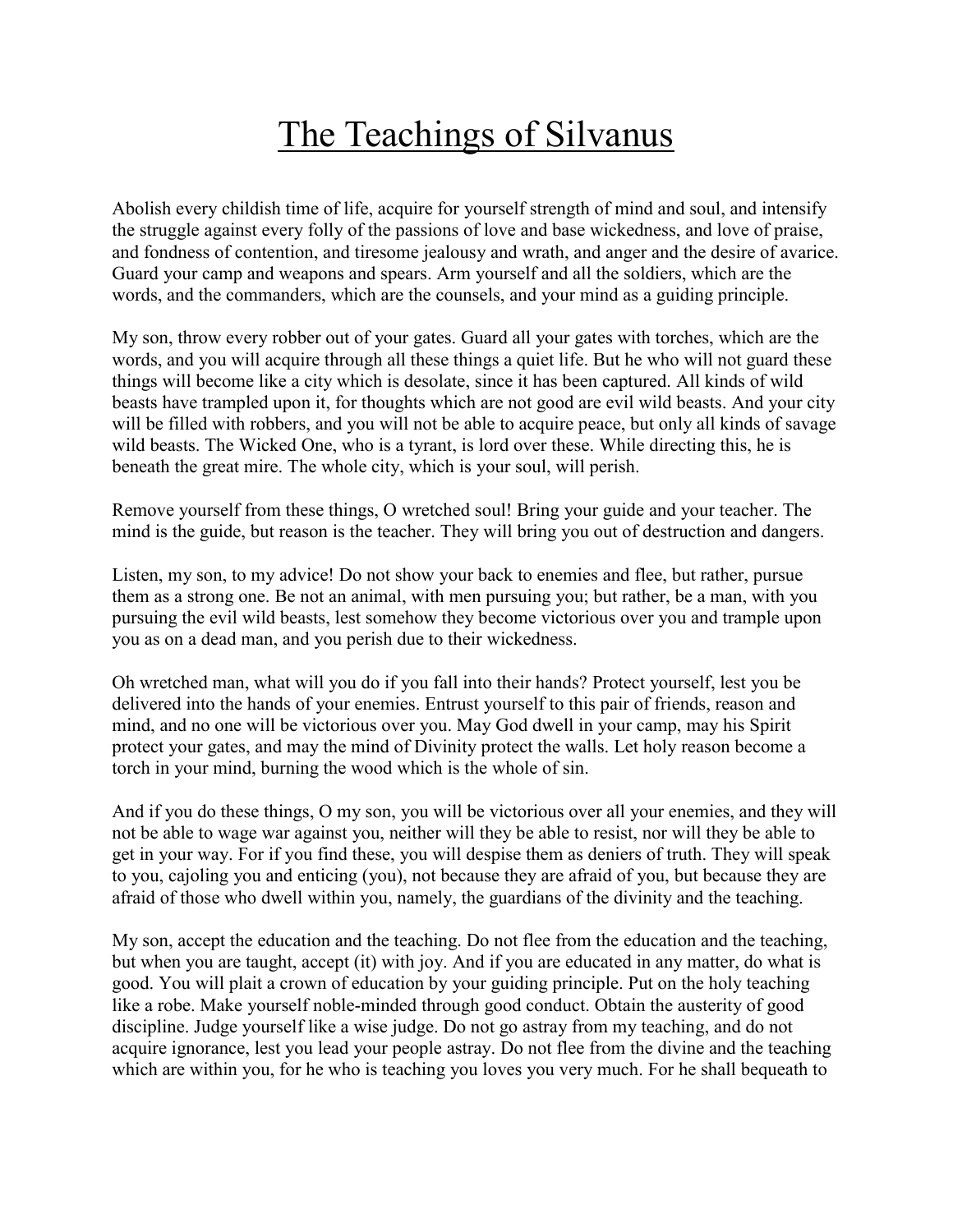you a worthy austerity. Cast out the animal nature which is within you, and do not allow base thought to enter you. For ... you know the way which I teach.

If it is good to rule over the few, as you see it, how much better it is that you rule over everyone, since you are exalted above every congregation and every people, (are) prominent in every respect, and (are) a divine reason, having become master over every power which kills the soul.

My son, does anyone want to be a slave? Why, then, do you trouble yourself wrongly?

My son, do not fear anyone except God alone, the Exalted One. Cast the deceitfulness of the Devil from you. Accept the light for your eyes, and cast the darkness from you. Live in Christ, and you will acquire a treasure in heaven. Do not become a sausage (made) of many things which are useless, and do not become a guide in your blind ignorance.

My son, listen to my teaching, which is good and useful, and end the sleep which weighs heavily upon you. Depart from the forgetfulness which fills you with darkness, since if you were unable to do anything, I would not have said these things to you. But Christ has come in order to give you this gift. Why do you pursue the darkness when the light is at your disposal? Why do you drink stale water, though sweet wine is available for you? Wisdom summons you, yet you desire folly. Not by your own desire do you do these things, but it is the animal nature within you that does them.

Wisdom summons you in her goodness, saying, "Come to Me, all of you, O foolish ones, that you may receive a gift, the understanding which is good and excellent. I am giving to you a highpriestly garment which is woven from every wisdom." What else is evil death except ignorance? What else is evil darkness except familiarity with forgetfulness? Cast your anxiety upon God alone. Do not become desirous of gold and silver, which are profitless, but clothe yourself with wisdom like a robe; put knowledge on yourself like a crown, and be seated upon a throne of perception. For these are yours, and you will receive them again on high another time.

For a foolish man usually puts on folly like a robe, and like a garment of sorrow, he puts on shame. And he crowns himself with ignorance, and takes his seat upon a throne of nescience. For while he is without reason, he leads only himself astray, for he is guided by ignorance. And he goes the ways of the desire of every passion. He swims in the desires of life and has sunk. To be sure, he thinks that he finds profit when he does all the things which are without profit. The wretched man who goes through all these things will die, because he does not have the mind, the helmsman. But he is like a ship which the wind tosses to and fro, and like a loose horse which has no rider. For this (man) needed the rider, which is reason. For the wretched one went astray because he did not want advice. He was thrown to and fro by these three misfortunes: he acquired death as a father, ignorance as a mother, and evil counsels - he acquired them as friends and brothers. Therefore, foolish one, you should mourn for yourself.

From now on, then, my son, return to your divine nature. Cast from you these evil, deceiving friends! Accept Christ, this true friend, as a good teacher. Cast from you death, which has become a father to you. For death did not exist, nor will it exist at the end.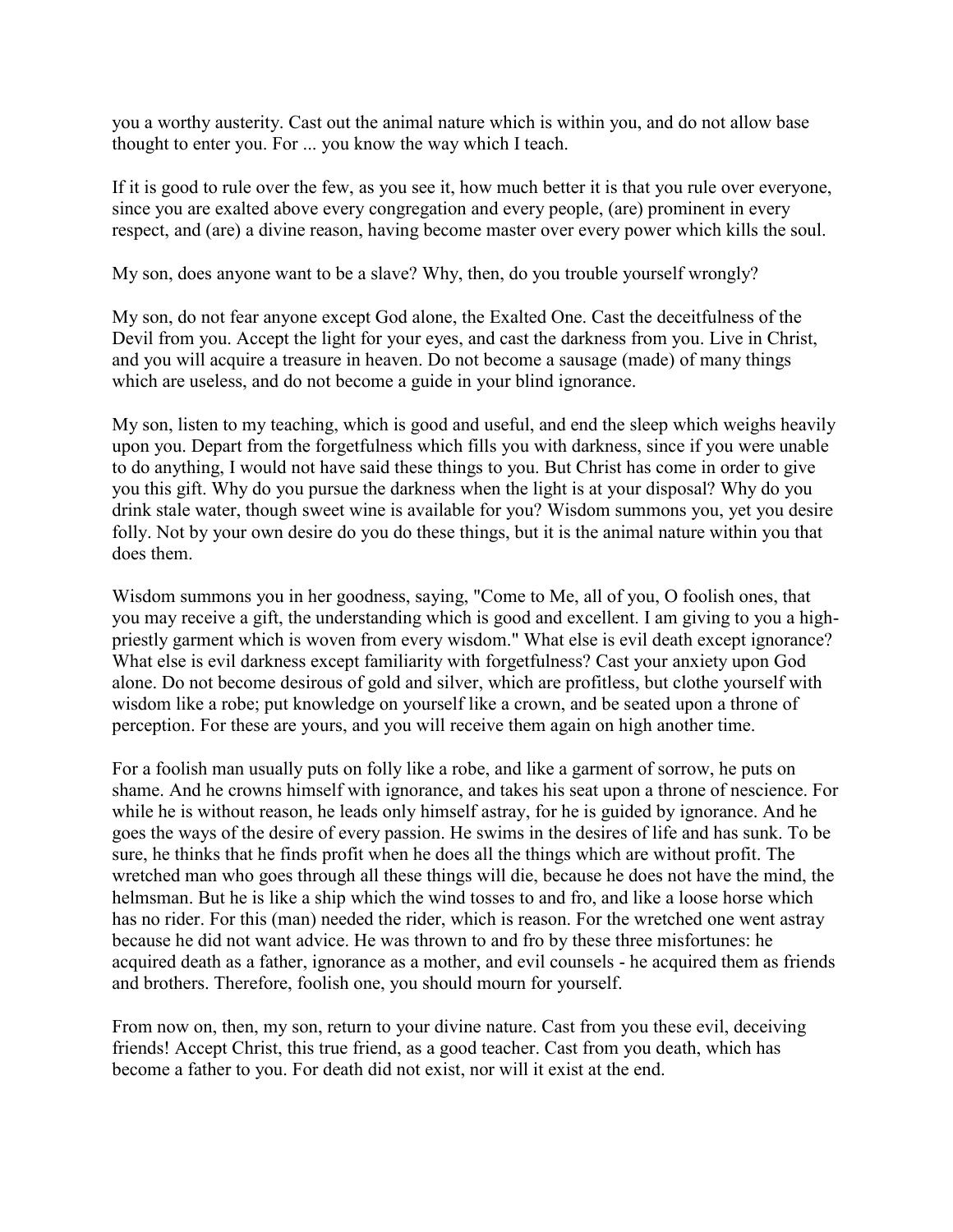But since you cast from yourself God, the holy Father, the true Life, the Spring of Life, therefore you have obtained death as a father and have acquired ignorance as a mother. They have robbed you of the true knowledge.

But return, my son, to your first father, God, and Wisdom, your Mother, from whom you came into being from the very first in order that you might fight against all of your enemies, the Powers of the Adversary.

Listen, my son, to my advice. Do not be arrogant in opposition to every good opinion, but take for yourself the side of the divinity of reason. Keep the holy commandments of Jesus Christ, and you will reign over every place on earth, and will be honored by the angels and archangels. Then you will acquire them as friends and fellow servants, and you will acquire places in heaven above.

Do not bring grief and trouble to the divine which is within you. But when you will care for it, will request of it that you remain pure, and will become self-controlled in your soul and body, you will become a throne of wisdom, and one belonging to God's household. He will give you a great light through it.

But before everything, know your birth. Know yourself, that is, from what substance you are, or from what race, or from what species. Understand that you have come into being from three races: from the earth, from the formed, and from the created. The body has come into being from the earth with an earthly substance, but the formed, for the sake of the soul, has come into being from the thought of the Divine. The created, however, is the mind, which has come into being in conformity with the image of God. The divine mind has substance from the Divine, but the soul is that which he formed for their own hearts. For I think that it exists as wife of that which has come into being in conformity with the image, but matter is the substance of the body, which has come into being from the earth.

If you mix yourself, you will acquire the three parts as you fall from virtue into inferiority. Live according to the Mind. Do not think about things pertaining to the flesh. Acquire strength, for the mind is strong. If you fall from this other, you have become male-female. And if you cast out of yourself the substance of the mind, which is thought, you have cut off the male part, and turned yourself to the female part alone. You have become psychic, since you have received the substance of the formed. If you cast out the smallest part of this, so that you do not acquire again a human part - but you have accepted for yourself the animal thought and likeness - you have become fleshly, since you have taken on animal nature. For it is difficult to find a psychical man; how much more so to find the Lord?

But I say that God is the spiritual one. Man has taken shape from the substance of God. The divine soul shares partly in this one; furthermore, it shares partly in the flesh. The base soul is wont to turn from side to side, which it images the truth.

It is good for you, O man, to turn yourself toward the human, rather than toward the animal nature - I mean toward the fleshly. You will take on the likeness of the part toward which you will turn yourself.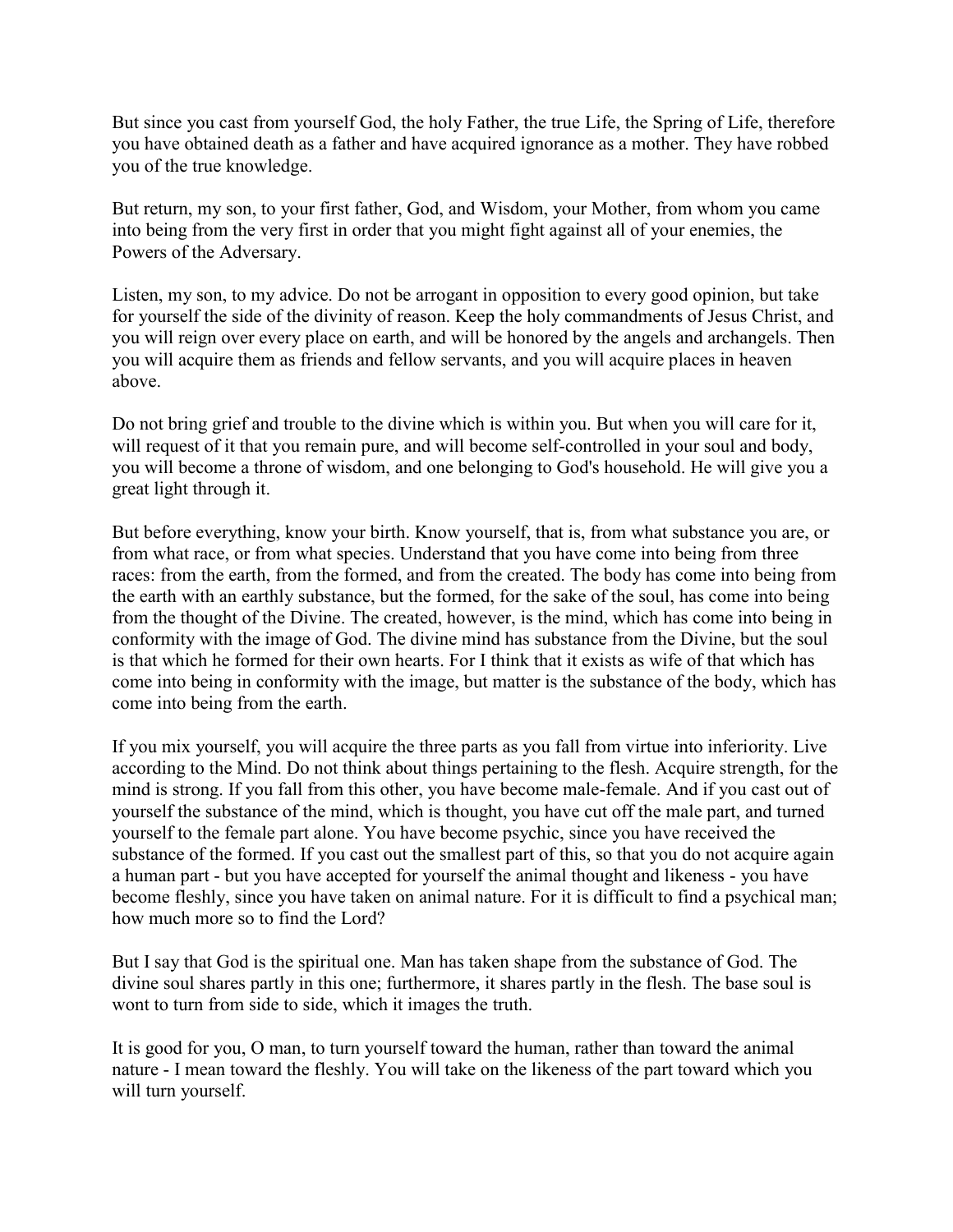I shall say something further to you. Again, for what will you be zealous? Did you wish to become animal when you had come into this kind of nature? But rather, share in a true nature of life. To be sure, animality will guide you into the race of the earth, but the rational nature will guide you in rational ways. Turn toward the rational nature, and cast from yourself the earthbegotten nature.

O soul, persistent one, be sober and shake off your drunkenness, which is the work of ignorance. If you persist and live in the body, you dwell in rusticity. When you entered into a bodily birth, you were begotten. Come into being inside the bridal chamber! Be illuminated in mind!

My son, do not swim in any water, and do not allow yourself to be defiled by strange kinds of knowledge. Certainly you know that the schemes of the Adversary are not few, and the tricks which he has are varied? Especially has the noetic man been robbed of the intelligence of the snake. For it is fitting for you to be in agreement with the intelligence of two: with the intelligence of the snake and with the innocence of the dove, lest he come into you in the guise of a flatterer, as a true friend, saying, "I advise good things for you."

But you did not recognize the deceitfulness of this one when you received him as a true friend. For he casts into your heart evil thoughts as good ones, and hypocrisy in the guise of true wisdom, avidity in the guise of conservative frugality, love of glory in the guise of that which is beautiful, boastfulness and pride in the guise of great austerity, and godlessness as great godliness. For he who says, "I have many gods," is godless. And he casts spurious knowledge into your heart in the guise of mysterious words. Who will be able to comprehend his thoughts and devices, which are varied, since he is a Great Mind for those who wish to accept him as king?

My son, how will you be able to comprehend the schemes of this one, or his soul-killing counsel? For his devices, and the schemes of his wickedness, are many. And think about his entrances, that is, how he will enter your soul, and in what garment he will enter you.

Accept Christ, who is able to set you free, and who has taken on the devices of that one, so that through these he might destroy him by deceit. For this is the king whom you have who is forever invincible, against whom no one will be able to fight nor say a word. This is your king and your father, for there is no one like him. The divine teacher is with you always. He is a helper, and he meets you because of the good which is in you.

Do not put maliciousness in your judgment, for every malicious man harms his heart. For only a foolish man is wont to his destruction, but a wise man knows his way.

And a foolish man does not guard against speaking (a) mystery: A wise man does not blurt out every word, but he will be discriminating toward those who hear. Do not mention everything in the presence of those whom you do not know.

Have a great number of friends, but not counselors. First, examine your counselor, for do not honor anyone who flatters. Their word, to be sure, is sweet as honey, but their heart is full of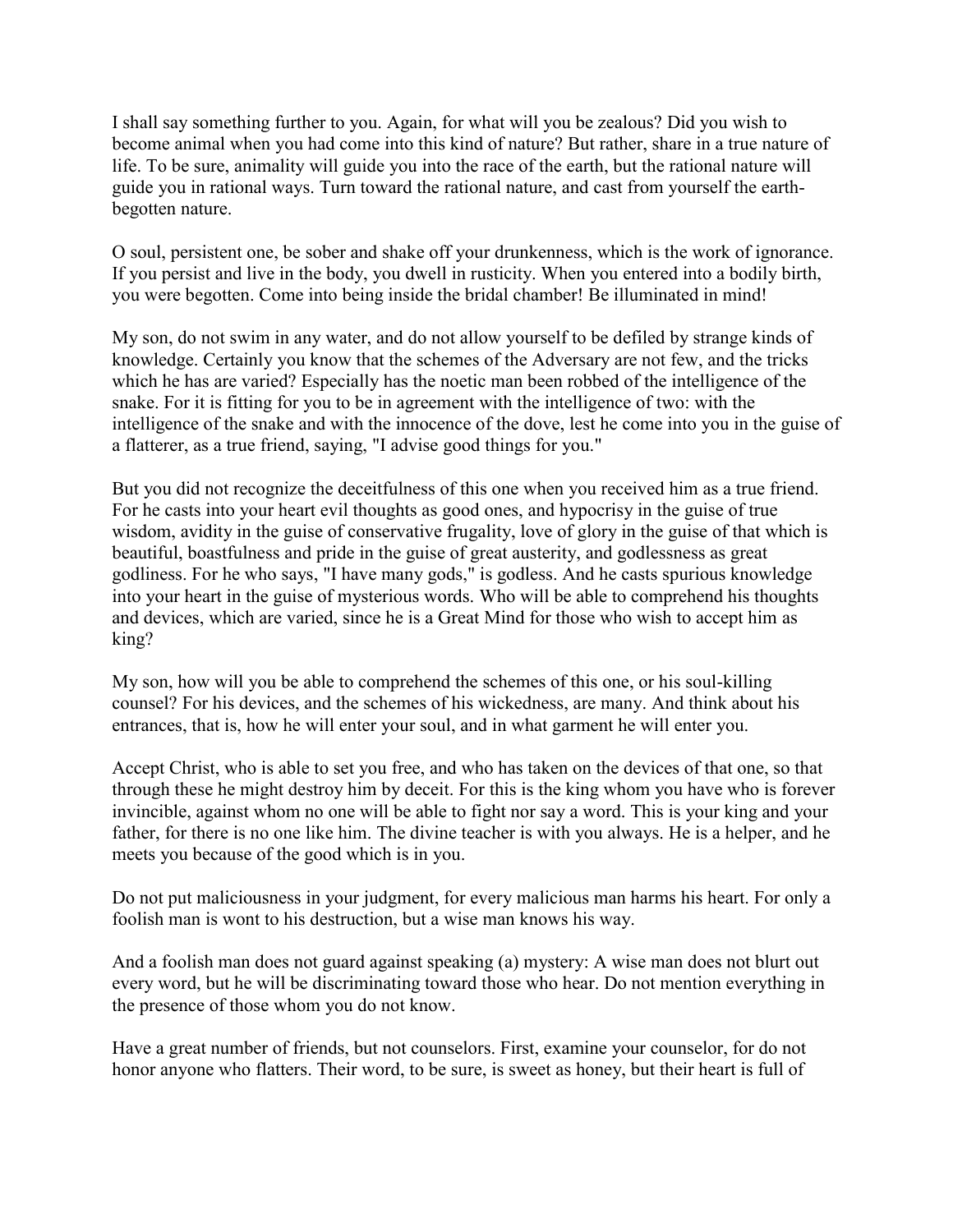hellebore. For whenever they think that they have become a reliable friend, then they will deceitfully turn against you, and they will cast you down into the mire.

Do not trust anyone as a friend, for this whole world has come into being deceitfully, and every man is troubled in vain. All things of the world are not profitable, but they happen in vain. There is no one, not even a brother, since each one is seeking his own advantage.

My son, do not have anyone as a friend, but if you do acquire one, do not entrust yourself to him. Entrust yourself to God alone as father and as friend. For everyone proceeds deceitfully, while the whole earth is full of suffering and pain - things in which there is no profit. If you wish to pass your life in quiet, do not keep company with anyone. And if you do keep company with them, be as if you do not. Be pleasing to God, and you will not need anyone.

Live with Christ and he will save you. For he is the true light and the sun of life. For just as the sun which is visible and makes light for the eyes of the flesh, so Christ illuminates every mind and the heart. For a wicked man in the body (has) an evil death, how much more so he who has his mind blind. For every blind man goes along in such a way that he is seen just as one who does not have his mind sane. He does not delight in acquiring the light of Christ, which is reason.

For everything which is visible is a copy of that which is hidden. For as a fire which burns in a place without being confined to it, so it is with the sun which is in the sky, all of whose rays extend to places on the earth. Similarly, Christ has a single being, and he gives light to every place. This is also the way in which he speaks of our mind, as if it were a lamp which burns and lights up the place. (Being) in a part of the soul, it gives light to all the parts.

Furthermore, I shall speak of what is more exalted than this: the mind, with respect to actual being, is in a place, which means it is in the body; but with respect to thought, the mind is not in a place. For how can it be in a place, when it contemplates every place?

But we are able to mention what is more exalted than this: for do not think in your heart that God exists in a place. If you localize the Lord of all in a place, then it is fitting for you to say that the place is more exalted than he who dwells in it. For that which contains is more exalted than that which is contained. For there is no place which is called incorporeal. For it is not right for us to say that God is corporeal. For the consequence that we attribute both increase and decrease to the corporeal, but also that he who is subject to these will not remain imperishable.

Now, it is not difficult to know the Creator of all creatures, but it is impossible to comprehend the likeness of this One. For it is difficult not only for men to comprehend God, but it is difficult for every divine being, the angels and the archangels. It is necessary to know God as he is. You cannot know God through anyone except Christ, who has the image of the Father, for this image reveals the true likeness in correspondence to that which is revealed. A king is not usually known apart from an image.

Consider these things about God: he is in every place; on the other hand, he is in no place. With respect to power, to be sure, he is in every place; but with respect to divinity, he is in no place. So then, it is possible to know God a little. With respect to his power, he fills every place, but in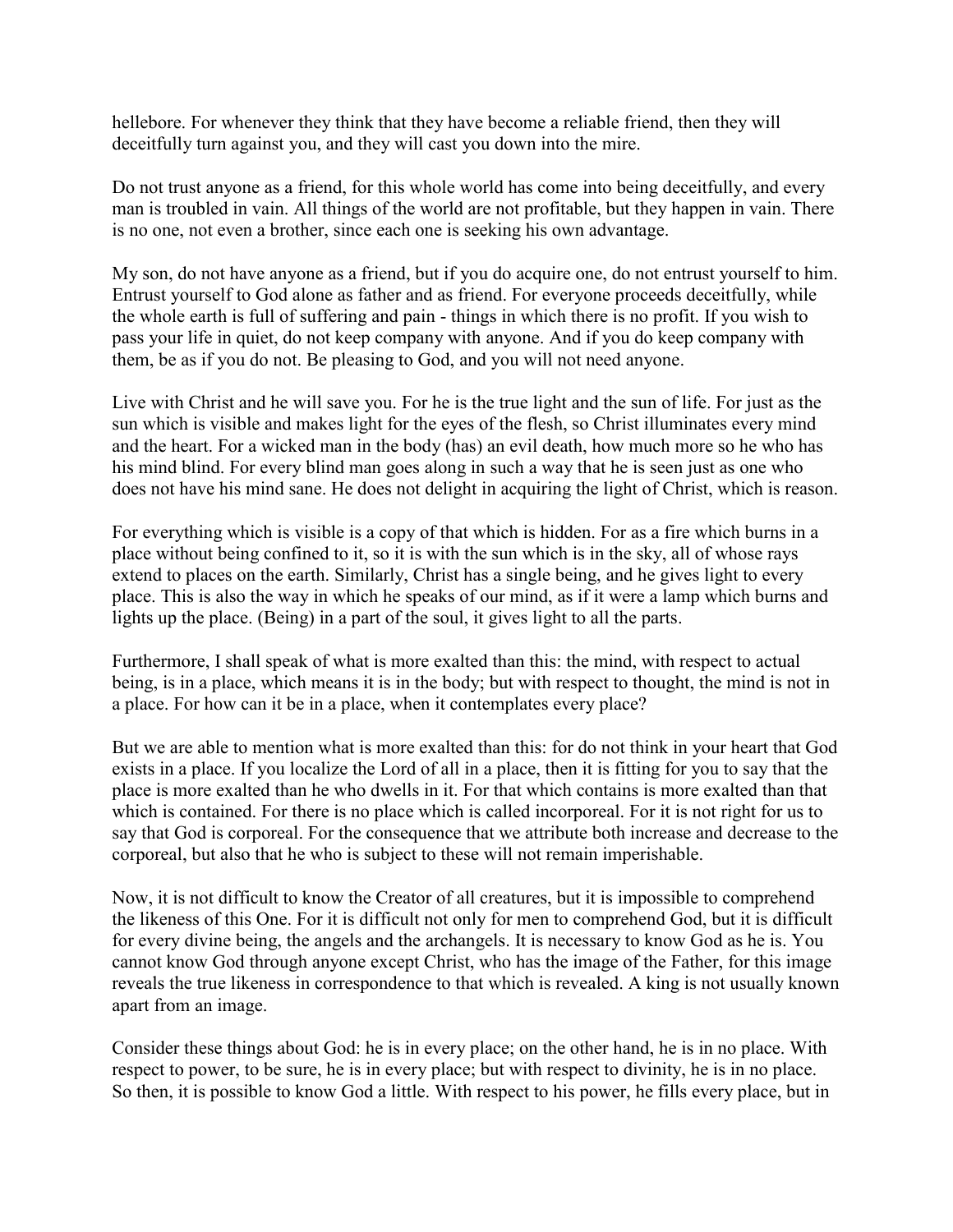the exaltation of his divinity, nothing contains him. Everything is in God, but God is not in anything.

Now what is it to know God? God is all which is in the truth. But it is as impossible to look at Christ as at the sun. God sees everyone; no one looks at him. But Christ, without being jealous, receives and gives. He is the Light of the Father, as he gives light without being jealous. In this manner he gives light to every place.

And all is Christ, he who has inherited all from the Existent One. For Christ is the idea of incorruptibility, and he is the Light which is shining undefiled. For the sun (shines) on every impure place, and yet it is not defiled. So it is with Christ: even if he is in the deficiency, yet he is without deficiency. And even if he has been begotten, he is (still) unbegotten. So it is with Christ: if, on the one hand, he is comprehensible, on the other, he is incomprehensible with respect to his actual being. Christ is all. He who does not possess all is unable to know Christ.

My son, do not dare to say a word about this One, and do not confine the God of all to mental images. For he who condemns may not be condemned by the one who condemns. Indeed, it is good to ask and to know who God is. Reason and mind are male names. Indeed, let him who wishes to know about this One, quietly and reverently ask. For there is no small danger in speaking about these things, since you know that you will be judged on the basis of everything that you say.

And understand by this that he who is in darkness will not be able to see anything unless he receives the light and recovers sight by means of it. Examine yourself whether you wholly have the light, so that, if you ask about these things, you may understand how you will escape. For many are seeking in darkness, and they grope about, wishing to understand, since there is no light for them.

My son, do not allow your mind to stare downward, but rather, let it look by means of the light at things above. For the light will always come from above. Even if it is upon the earth, let it seek to pursue the things above. Enlighten your mind with the light of heaven, so that you may turn to the light of heaven.

Do not tire of knocking on the door of reason, and do not cease walking in the way of Christ. Walk in it so that you may receive rest from your labors. If you walk in another way, there will be no profit in it. For also those who walk in the broad way will go down at their end to the perdition of the mire. For the Underworld is open wide for the soul, and the place of perdition is broad. Accept Christ, the narrow way. For he is oppressed and bears affliction for your sin.

O soul, persistent one, in what ignorance you exist! For who is your guide into the darkness? How many likenesses did Christ take on because of you! Although he was God, he was found among men as a man. He descended to the Underworld. He released the children of death. They were in travail, as the scripture of God has said. And he sealed up the heart of it. And he broke its strong bows completely. And when all the powers had seen him, they fled, so that he might bring you, wretched one, up from the Abyss, and might die for you as a ransom for your sin. He saved you from the strong hand of the Underworld.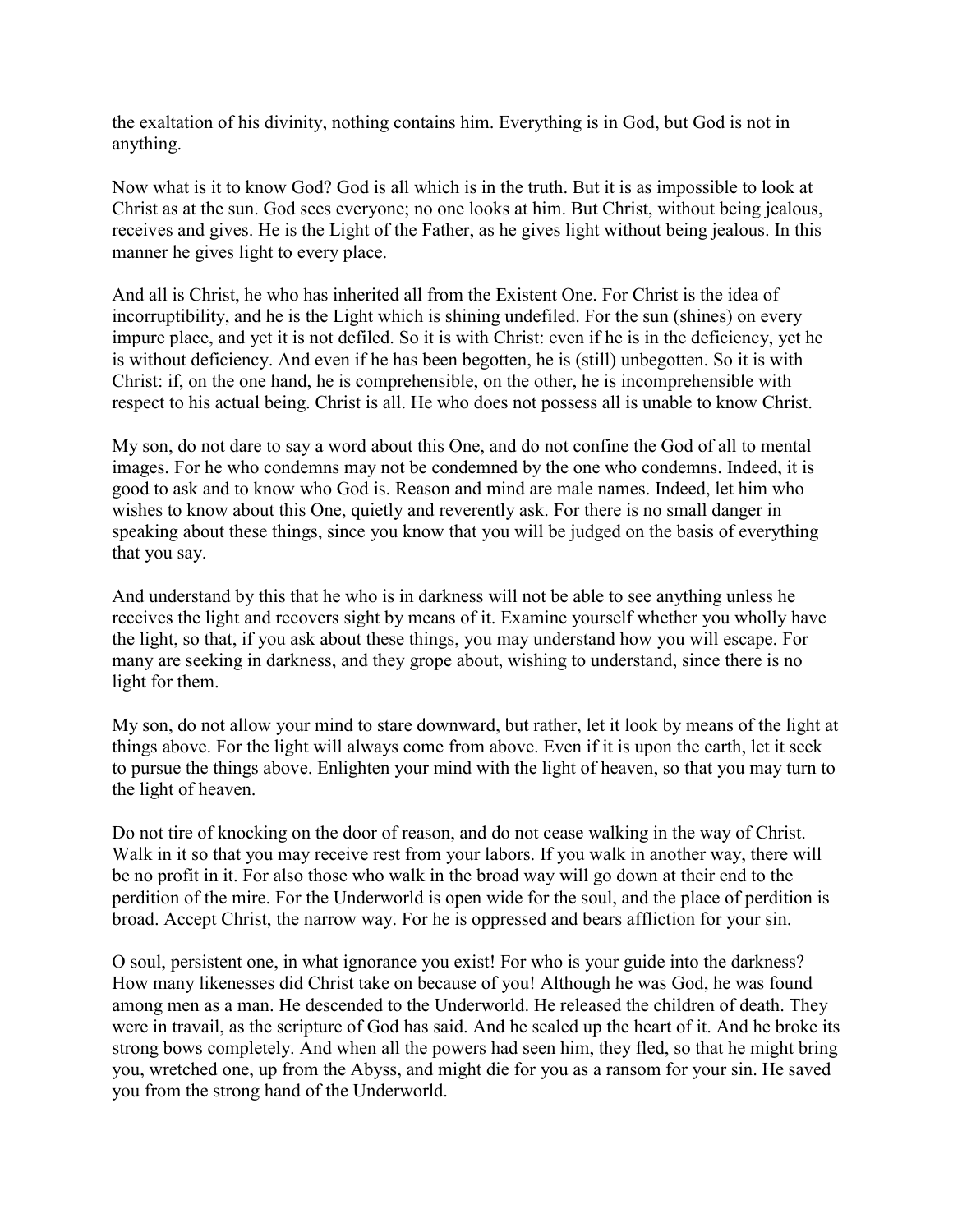But you, yourself, difficult (though it be) give to him your fundamental assent with a hint that he may take you up with joy! Now the fundamental choice, which is humility of heart, is the gift of Christ. A contrite heart is the acceptable sacrifice. If you humble yourself, you will be greatly exalted; and if you exalt yourself, you will be exceedingly humbled.

My son, guard yourself against wickedness, and do not let the Spirit of Wickedness cast you down into the Abyss. For he is mad and bitter. He is terrifying, and he casts everyone down into a pit of mire.

It is a great and good thing not to love fornication, and not even to think of the wretched matter at all, for to think of it is death. It is not good for any man to fall into death. For a soul which has been found in death will be without reason. For it is better not to live than to acquire an animal's life. Protect yourself, lest you are burned by the fires of fornication. For many who are submerged in fire are its servants, whom you do not know as your enemies.

O my son, strip off the old garment of fornication, and put on the garment which is clean and shining, that you may be beautiful in it. But when you have this garment, protect it well. Release yourself from every bond, so that you may acquire freedom. If you cast out of yourself the desire whose devices are many, you will release yourself from the sins of lust.

Listen, O soul, to my advice. Do not become a den of foxes and snakes, nor a hole of serpents and asps, nor a dwelling place of lions, or a place of refuge of basilisk-snakes. When these things happen to you, O soul, what will you do? For these are the powers of the Adversary. Everything which is dead will come into you through them. For their food is everything which is dead, and every unclean thing. For when these are within you, what living thing will come into you? The living angels will detest you. You were a temple, (yet) you have made yourself a tomb. Cease being a tomb, and become a temple, so that uprightness and divinity may remain in you.

Light the light within you. Do not extinguish it! Certainly, no one lights a lamp for wild beasts or their young. Raise your dead who have died, for they lived and have died for you. Give them life. They shall live again!

For the Tree of Life is Christ. He is Wisdom. For he is Wisdom; he is also the Word. He is the Life, the Power, and the Door. He is the Light, the Angel, and the Good Shepherd. Entrust yourself to this one who became all for your sake.

Knock on yourself as upon a door, and walk upon yourself as on a straight road. For if you walk on the road, it is impossible for you to go astray. And if you knock with this one, you knock on hidden treasures.

For since he is Wisdom, he makes the foolish man wise. He is a holy kingdom and a shining robe. For it is much gold, which gives you great honor. The Wisdom of God became a type of fool for you, so that it might take you up, O foolish one, and make you a wise man. And the Life died for you when he was powerless, so that through his death, he might give life to you who have died.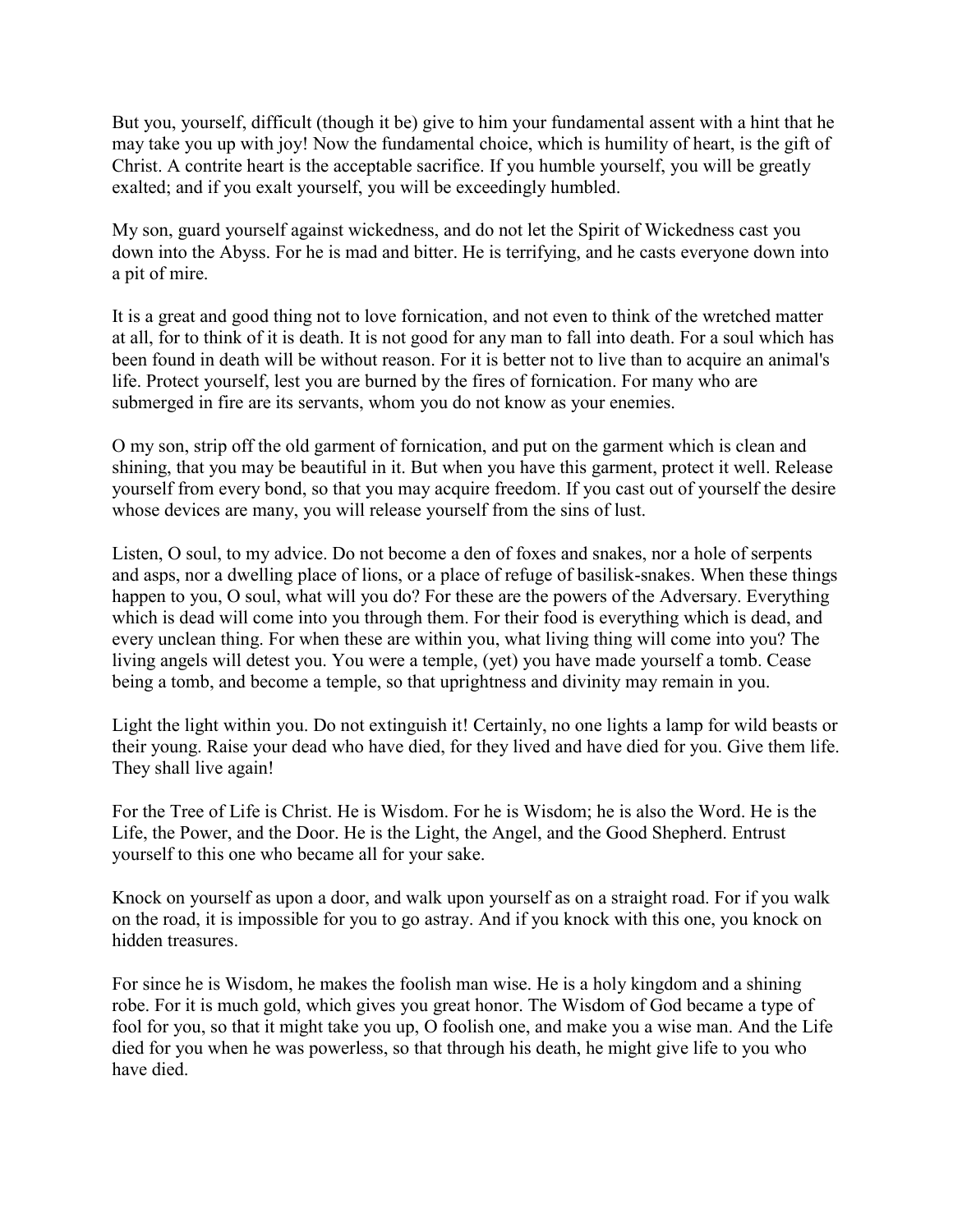Entrust yourself to reason and remove yourself from animalism. For the animal which has no reason is made manifest. For many think that they have reason, but if you look at them attentively, their speech is animalistic.

Give yourself gladness from the true vine of Christ. Satisfy yourself with the true wine, in which there is no drunkenness nor error. For it marks the end of drinking, since there is usually in it what gives joy to the soul and the mind, through the Spirit of God. But first, nurture your reasoning powers before you drink of it.

Do not pierce yourself with the sword of sin. Do not burn yourself, O wretched one, with the fire of lust. Do not surrender yourself to barbarians like a prisoner, nor to savage beasts which want to trample upon you. For they are as lions which roar very loudly. Be not dead lest they trample upon you. You shall be man! It is possible for you through reasoning to conquer them.

But the man who does nothing is unworthy of rational man. The rational man is he who fears God. He who fears God does nothing insolent. And he who guards himself against doing anything insolent is one who keeps his guiding principle. Although he is a man who exists on earth, he makes himself like God.

But he who makes himself like God is one who does nothing unworthy of God, according to the statement of Paul, who has become like Christ.

For who shows reverence for God while not wanting to do things which are pleasing to him? For piety is that which is from the heart, and piety from the heart (characterizes) every soul which is near to God.

The soul which is a member of God's household is one which is kept pure, and the soul which has put on Christ is one which is pure. It is impossible for it to sin. Now where Christ is, there sin is idle.

Let Christ alone enter your world, and let him bring to naught all powers which have come upon you. Let him enter the temple which is within you, so that he may cast out all the merchants. Let him dwell in the temple which is within you, and may you become for him a priest and a Levite, entering in purity.

Blessed are you, O soul, if you find this one in your temple.

Blessed are you still more if you perform his service.

But he who will defile the temple of God, that one God will destroy. For you lay yourself open, O man, if you cast this one out of your temple. For whenever the enemies do not see Christ in you, then they will come into you armed in order to crush you.

O my son, I have given you orders concerning these things many times so that you would always guard your soul. It is not you who will cast him out, but he will cast you out. For if you flee from him, you will fall into great sin. Again, if you flee from him, you will become food for your enemies. For all base persons flee from their lord, and the base in virtue and wisdom flees from Christ. For every man who is separated falls into the claws of wild beasts.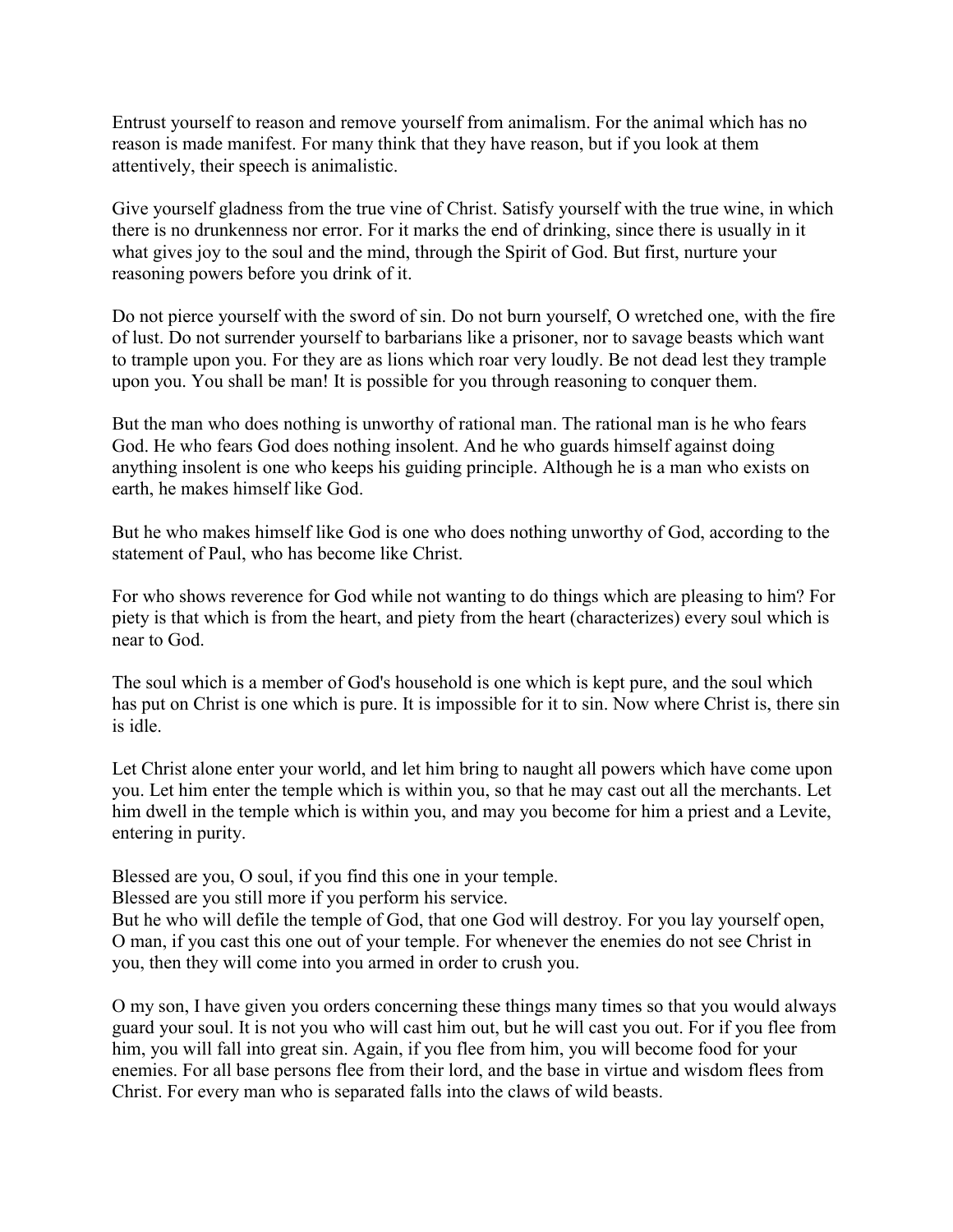Know who Christ is, and acquire him as a friend, for this is the friend who is faithful. He is also God and Teacher. This one, being God, became man for your sake. It is this one who broke the iron bars of the Underworld, and the bronze bolts. It is this one who attacked and cast down every haughty tyrant. It is he who loosened from himself the chains of which he had taken hold. He brought up the poor from the Abyss and the mourners from the Underworld. It is he who humbled the haughty powers; he who put to shame haughtiness through humility; he who has cast down the strong and the boaster through weakness; he who, in his contempt, scorned that which is considered an honor, so that humility for God's sake might be highly exalted, he who has put on humanity.

And yet, the divine Word is God, he who bears patiently with man always. He wished to produce humility in the exalted. He who has exalted man became like God, not in order that he might bring God down to man, but that man might become like God.

O this great goodness of God! O Christ, King, who has revealed to men the Great Divinity, King of every virtue and King of life, King of ages and Great One of the heavens, hear my words and forgive me!

Furthermore, he manifested a great zeal for Divinity.

Where is a man wise or powerful in intelligence, or a man whose devices are many because he knows wisdom? Let him speak wisdom; let him utter great boasting! For every man has become a fool and has spoken out of his knowledge. For he confounded the counsels of guileful people, and he prevailed over those wise in their own understanding.

Who will be able to discover the counsel of the Almighty, or to speak of the Divinity, or to proclaim it correctly? If we have not even been able to understand the counsels of our companions, who will be able to comprehend the Divinity, or the divinities of the heavens? If we scarcely find things on earth, who will search for the things of heaven? A great power and great glory has made the world known.

And the Life of Heaven wishes to renew all, that he may cast out that which is weak, and every black form, that everyone may shine forth in heavenly garments in order to make manifest the command of the Father (who) is exceedingly brilliant, and that he may crown those wishing to contend well. Christ, being judge of the contest, is he who crowned every one, teaching every one to contend. This one who contended first received the crown, gained dominion, and appeared, giving light to everyone. And all were made new through the Holy Spirit and the Mind.

O Lord Almighty, how much glory shall I give Thee? No one has been able to glorify God adequately. It is Thou who hast given glory to Thy Word in order to save everyone, O Merciful God. He who has come from Thy mouth and has risen from Thy heart, the First-born, the Wisdom, the Prototype, the First Light.

For he is light from the power of God, and he is an emanation of the pure glory of the Almighty. He is the spotless mirror of the working of God, and he is the image of his goodness. For he is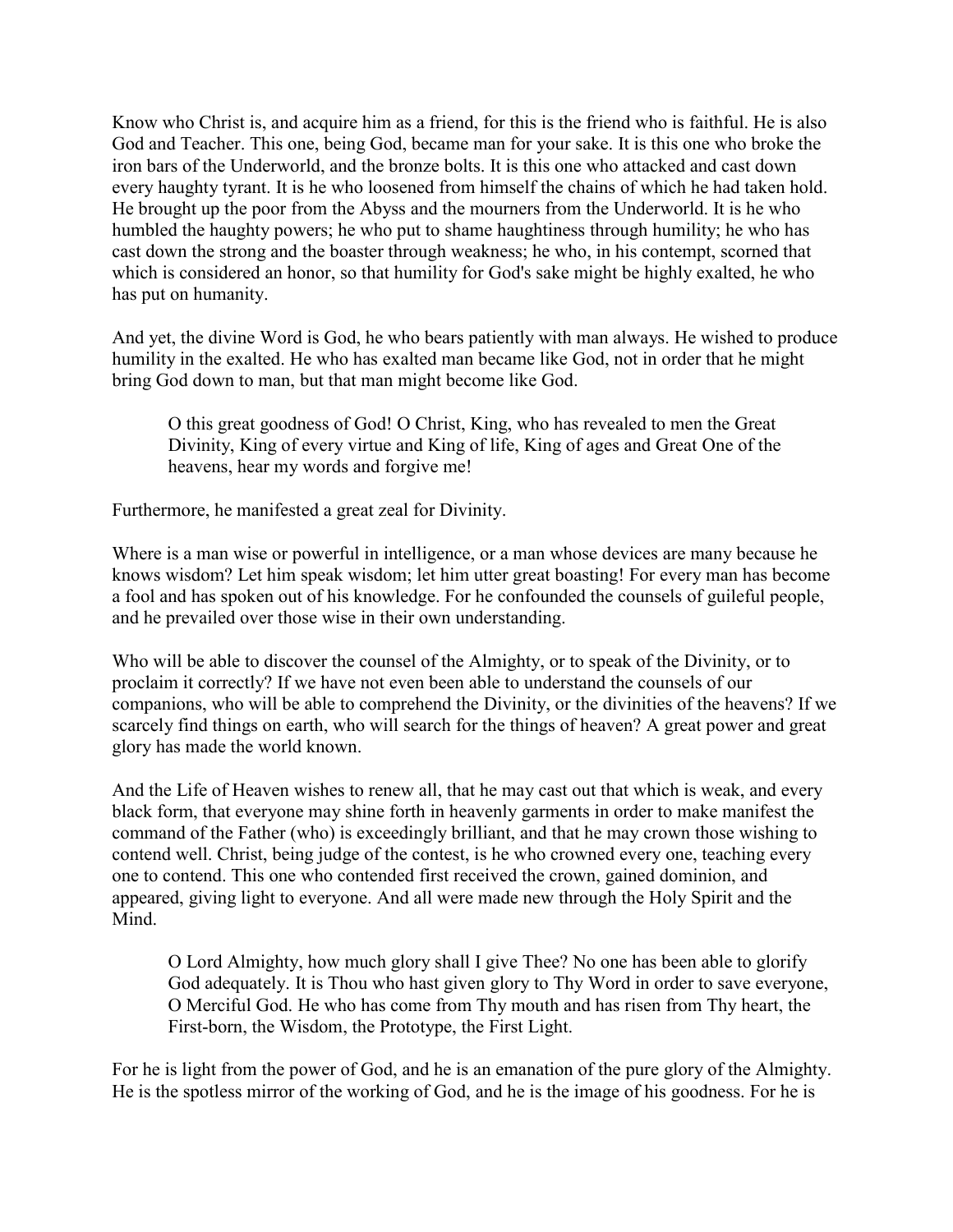also the light of the Eternal Light. He is the eye which looks at the invisible Father, always serving and forming by the Father's will. He alone was begotten by the Father's good pleasure. For he is an incomprehensible Word, and he is Wisdom and Life. He gives life to, and nourishes, all living things and powers. Just as the soul gives life to all the members, he rules all with power and gives life to them. For he is the beginning and the end of everyone, watching over all and encompassing them. He is troubled on behalf of everyone, and he rejoices and also mourns. On the one hand, he mourns for those who have gotten as their lot the place of punishment; on the other, he is troubled about every one whom he arduously brings to instruction. But he rejoices over everyone who is in purity.

Then beware, lest somehow you fall into the hands of robbers. Do not allow sleep to your eyes nor drowsiness to your eyelids, that you may be saved like a gazelle from nets, and like a bird from a trap.

Fight the great fight as long as the fight lasts, while all the powers are staring after you - not only the holy ones, but also all the powers of the Adversary. Woe to you if you are vanquished in the midst of every one who is watching you! If you fight the fight and are victorious over the powers which fight against you, you will bring great joy to every holy one, and yet great grief to your enemies. Your judge helps completely, since he wants you to be victorious.

Listen, my son, and do not be slow with your ears. Raise yourself up when you have left your old man behind like an eagle. Fear God in all your acts, and glorify him through good work. You know that every man who is not pleasing to God is the son of perdition. He will go down to the Abyss of the Underworld.

O this patience of God, which bears with every one, which desires that every one who has become subject to sin be saved!

But no one prevents him from doing what he wants. For who is stronger than him, that he may prevent him? To be sure, it is he who touches the earth, causing it to tremble and also causing the mountains to smoke. (It is) he who has gathered together such a great sea as in a leather bag, and has weighed all the water on his scales. Only the hand of the Lord has created all these things. For this hand of the Father is Christ, and it forms all. Through it, all has come into being, since it became the mother of all. For he is always Son of the Father.

Consider these things about God Almighty, who always exists: this One was not always King, for fear that he might be without a divine Son. For all dwell in God, the things which have come into being through the Word, who is the Son as the image of the Father.

For God is nearby; he is not far off. All divine limits are those which belong to God's household. Therefore, if the divine agrees with you partially in anything, know that all of the Divine agrees with you. But this divine is not pleased with anything evil. For it is this which teaches all men what is good. This is what God has given to the human race, so that for this reason every man might be chosen before all the angels and the archangels.